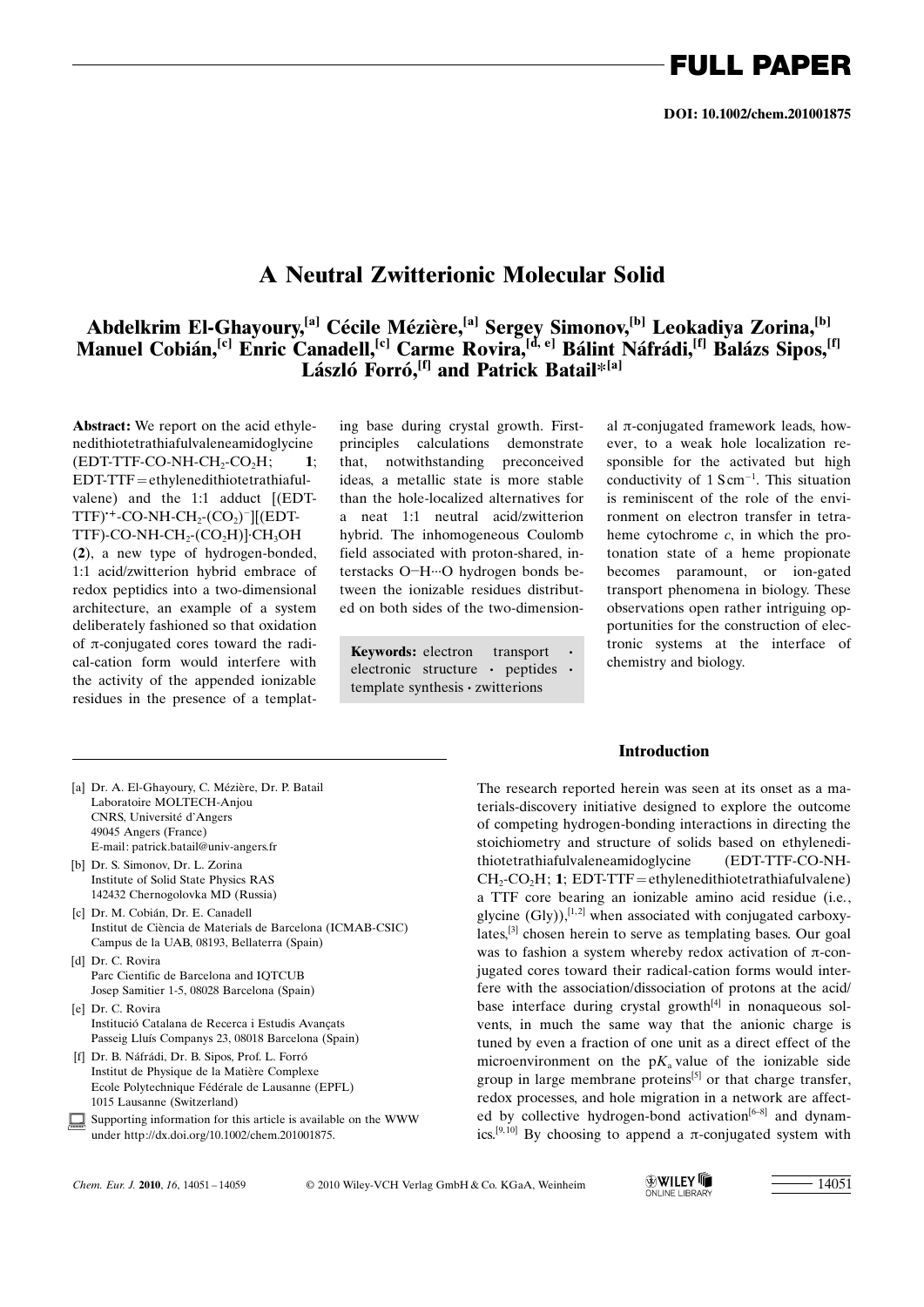an amino acid, a complementary objective was to take advantage of the structure-directing ability of peptide residues prone to self-organization in a manner that mimics natural processes[11] by stabilizing robust patterns of intermolecular interactions, such as  $\beta$ -strand and sheet motifs,  $[12-15]$  thereby creating situations in which the former will compete, and ultimately compromise, with  $\pi-\pi$  interactions between neutral redox cores and between their radical-cation forms.

Herein, we report a new type of hydrogen-bonded 1:1 acid/zwitterion hybrid embrace of redox peptidics into a two-dimensional architecture as an example of a system deliberately fashioned so that oxidation of  $\pi$ -conjugated cores toward their radical-cation form would interfere with the activity of their appended ionizable residues in the presence of a templating base during crystal growth. First-principles calculations demonstrate that, notwithstanding preconceived ideas, a metallic state is more stable than the hole-localized alternatives for a neat 1:1 neutral acid/zwitterion hybrid. The inhomogeneous Coulomb field associated with protonshared, interstacks O-H-O hydrogen bonds between the ionizable residues distributed on both sides of the two-dimensional  $\pi$ -conjugated framework leads, however, to a weak hole localization responsible for the activated but high conductivity. This situation is reminiscent of the role of the environment on electron transfer in tetraheme cytochrome  $c$ , in which the protonation state of a heme propionate becomes paramount, or ion-gated transport phenomena in biology. These observations open rather intriguing opportunities for the construction of electronic systems at the interface of chemistry and biology.

#### Results and Discussion

Templated electrocrystallization of a layered 1:1 neutral/ zwitterionic solid: The successful growth of crystals of acid 1 suitable for X-ray diffraction studies (Table 1) provided the desirable opportunity to identify the pattern of intermolecular interactions in the solid state for the redox acid in its neutral state. The structure of 1 reveals a pattern of association typical of a  $\beta$ -strand infinite motif and the stabilization of hydrogen-bonded carboxylic acid dimers (Figures 1 and 2). As radical-cation salts are grown electrochemically in nonaqueous solvents, we decided to set up electrocrystallization cells with  $Bu_4N^+[HO_2C-CH=CH=CO_2]$ <sup>-</sup> as both a templating base and the electrolyte. Thus, the balance of the chemical activity during crystal growth would ultimately rule an outcome that favored either a two-component radical-cation salt (i.e.,  $[EDT-TTF-CO-NH-CH_2-CO_2H]_n^+$  $(HO_2C\text{-}CH=\text{-}Cl\text{-}CO_2^-)$  or the monomolecular zwitterionic form (i.e.,  $[(EDT-TTF)^+$ -CO-NH-CH<sub>2</sub>- $(CO_2)^-]$ ) instead.

The zwitterionic form is identified in the structure (Table 1) of the black platelike crystals harvested on the anode with no evidence for the presence of the fumarate anion. Hence, the latter turned out to be a base strong enough to ionize the Gly residue. Remarkably, the zwitterion is engaged in a bimolecular embrace with one molecule

Table 1. Crystallographic and refinement data for 1 and 2 at room temperature.

|                                           | 1                  | $\mathbf{2}$               |
|-------------------------------------------|--------------------|----------------------------|
| chemical formula                          | $C_{11}H_9NO_3S_6$ | $C_{23}H_{21}N_2O_7S_{12}$ |
| $M_{r}$                                   | 395.55             | 822.14                     |
| crystal system                            | monoclinic         | monoclinic                 |
| $a \overrightarrow{[A]}$                  | 8.511(1)           | 12.8611(7)                 |
| $b \overline{[A]}$                        | 18.397(2)          | 14.661(1)                  |
| $c [\AA]$                                 | 10.0007(6)         | 16.963(1)                  |
| $\beta$ [°]                               | 99.635(7)          | 101.233(5)                 |
| $V[\AA^3]$                                | 1543.8(3)          | 3137.1(4)                  |
| space group, $Z$                          | $P_{2_1/c,4}$      | $P_{1/a,4}$                |
| $\rho_{\rm{calcd}}$ [g cm <sup>-3</sup> ] | 1.702              | 1.741                      |
| $\mu$ [cm <sup>-1</sup> ]                 | 8.92               | 8.83                       |
| F(000)                                    | 808                | 1684                       |
| $\theta$ range $[$ °]                     | $3.62 - 26.49$     | $3.67 - 29.00$             |
| indices ranges                            | $-10 < h < 10$     | $-13 < h < 17$             |
|                                           | $-23 < k < 21$     | $-19 < k < 20$             |
|                                           | $-12 < l < 12$     | $-23 < l < 23$             |
| reflections collected                     | 15810              | 51736                      |
| independent reflections                   | 3163               | 8183                       |
| $R_{\rm int}$                             | 0.0519             | 0.0654                     |
| no. of variables                          | 217                | 463                        |
| GOOF on $F^2$                             | 1.032              | 1.010                      |
| final $R[I>2\sigma(I)]$                   | 0.0473             | 0.0494                     |

of the neutral acid, an association, thereafter called the peptidic dimer, driven by hydrogen bonding between the two self-complementary Gly residues (Figure 3). Hence, the bent, flexible neutral core is directed to embrace the flattened and rigidified radical-cation core in a face-to-face configuration, thus yielding the 1:1 adduct  $[(EDT-TTF)^{+} CO-NH-CH_2-CO_2$ <sup>-</sup>][(EDT-TTF)-CO-NH-CH<sub>2</sub>-(CO<sub>2</sub>H)]· CH3OH (2). This result shows that the chemical potential of the templating base needs to be properly tuned to make the zwitterionic form and its conjugated acid both available during crystal growth. In hindsight, this remarkable outcome appears to be entirely consistent with unsuccessful attempts at electrocrystallization of the zwitterion directly from  $(Bu_4N^+)[EDT-TTF-CO-NH-CH_2(CO_2)^-]$ . Note that the few known examples of tetrathiafulvalene zwitterions are either based on phosphonates<sup>[16]</sup> or imidazoles;<sup>[17,18]</sup> in addition, quaterthiophene–peptide hybrid systems recently synthesized did not exhibit any  $\pi-\pi$  interactions between the oligothiophene segments.[19]

Three geometrical features qualify the difference between the neutral acid molecule and the zwitterionic form in the peptidic dimer, namely, the localization of the acid proton, the charge-dependent bending of the EDT–TTF cores, and the length of their inner  $C=C$  bonds, which should be expected to increase upon oxidation because the  $p_{\pi}$  orbitals of the inner carbon atoms are in a bonding combination within the HOMO of the TTF core. Thus, the lack of a proton and an elongated inner C=C bond at 1.371(3)  $\AA$  (compare with 1.334(4) Å for the neutral acid 1) qualify the lower molecule in Figure 3a as primarily the zwitterionic form. Conversely, the identification and refinement of the carboxylic acid proton and a shorter inner C=C double bond at 1.356(4)  $\AA$ qualify the second molecule as primarily the neutral, pure acid form. Yet, it is of interest to note that these C=C bonds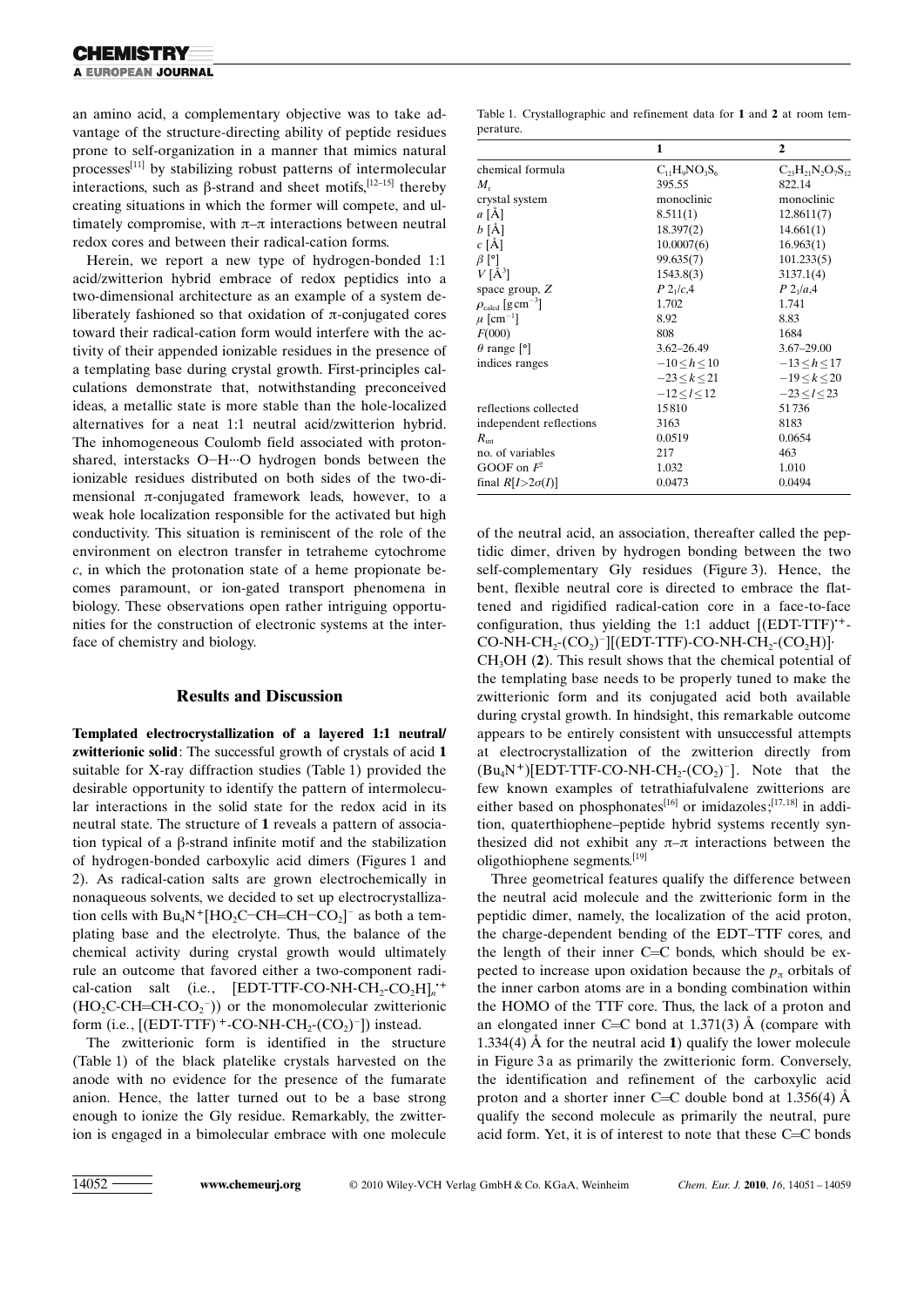

Figure 1. Structure of EDT-TTF-CO-NH-CH<sub>2</sub>-CO<sub>2</sub>H (1). a) The primary packing motif of 1 is based on one O-H···O bond (Table 2), thus forming a typical carboxylic dimer unit and one N-H···O bond (Table 2) and generating an infinite  $\beta$ -strand motif, both also illustrated in a projection along the *a* axis in Figure 2. b) Schematic representation of the pattern of intermolecular association.

are not quite as long or short as they should respectively be for purely charged or neutral TTF cores. Note in addition that the dihedral angles between the TTF core C2S4 fragment and the outer six- and five-membered rings in the acid are twice as large of those angles in the zwitterion, that is, 9.01(3) and  $11.65(5)$ ° for the six- and five-membered rings relative to  $4.14(5)$  and  $6.13(4)$ °, respectively. These angles amount to  $5.43(5)$  and  $4.61(8)$ ° for 1. Hence, the chargepoor molecules are bent and charge-rich molecules are flattened, as expected.[20] The dual embrace of the Gly residues is stabilized by two intradimer hydrogen bonds, with distances that are typical of such peptide bonds,<sup>[11]</sup> that is,  $d$ - $(H \cdots O) = 2.02(4)$  and  $2.02(4)$  Å and  $d(N \cdots O) = 2.849(3)$  and 2.795(3) Å and angles of N-H $\cdots$ O = 174(4) and 161(4)<sup>o</sup>

# Construction of a Conducting Molecular Solid **Construction** of a Conducting Molecular Solid

(Table 2). Peptidic dimers stack along the b axis such that alternating TTF cores are essentially eclipsed and equidistant at 3.6–  $3.7 \text{ Å}$  and the stacks associate into  $a-b$  slabs (see Figure 5), which have an interface along the  $c$  axis that defines pockets (Figure 4) where pairs of hydrogen-bonded methanol molecules are captured and stabilized over two disordered positions with half-occupancy.

The interstacked interdimer O-H-O hydrogen bond, with an O···O distance as short as  $2.459(3)$  Å, may be considered to be a proton-shared chemical bond,<sup>[21]</sup> that is, this hydrogen atom may be seen as bonded to both oxygen atoms (exemplified and drawn in red in Figure 5). A low-energy barrier between a double-minimum potential is calculated for a O···O separation of 2.46  $\AA$ ,<sup>[22]</sup> thus indicating that O-H-O and O···H-O configurations are possible, yet the structural refinement is more in favor of one of the two configurations in which the proton is primarily connected to the neutral acid (the corresponding O-H bond length is  $1.03 \text{ Å}$  and the H $\cdots$ O distance is  $1.43 \text{ Å}$ ; Table 2).

Note that the C-O bond lengths for the two oxygen atoms involved in the protonshared hydrogen bond remain close to  $1.308(4)$  Å, the value found for the single C-O bond

| Table 2. Hydrogen bonds in 1 and 2. |  |
|-------------------------------------|--|
|-------------------------------------|--|

| Compound/<br>molecule | $D-H \cdots A^{[a]}$                              | D-H<br>ſĂ1 | $H \cdots A$<br>[Å] | $D \cdot \cdot A$<br>[Å] | $D-H \cdots A$<br>[°] |
|-----------------------|---------------------------------------------------|------------|---------------------|--------------------------|-----------------------|
| 1                     | $O-HacidOacid$                                    | 0.95(5)    | 1.79(5)             | 2.712(4)                 | 163(4)                |
|                       | $N-H_{amide} \cdots O_{amide}$                    | 0.83(2)    | 2.09(2)             | 2.911(3)                 | 168(3)                |
| $2$ /neutral          | $O-H_{\rm acid}\cdots O_{\rm acid}$               | 1.03(5)    | 1.43(5)             | 2.459(3)                 | 175(4)                |
|                       | $N-H$ <sub>amide</sub> $\cdots$ O <sub>acid</sub> | 0.84(3)    | 2.02(4)             | 2.849(3)                 | 174(4)                |
| 2/zwitterion          | $N-H_{\text{amide}}\cdots O_{\text{acid}}$        | 0.81(4)    | 2.02(4)             | 2.795(3)                 | 161(4)                |
|                       |                                                   |            |                     |                          |                       |

 $[a]$  D = donor, H = hydrogen atom, A = acid.

in 1 regardless of whether the oxygen atom of the neutral acid or the zwitterion  $(1.277(3)$  and  $1.289(3)$  Å, respectively) are engaged between any two peptidic dimers, and that they are longer than the two adjacent double C=O bonds  $(1.220(3)$  Å in both molecules relative to 1.201(4) Å in 1).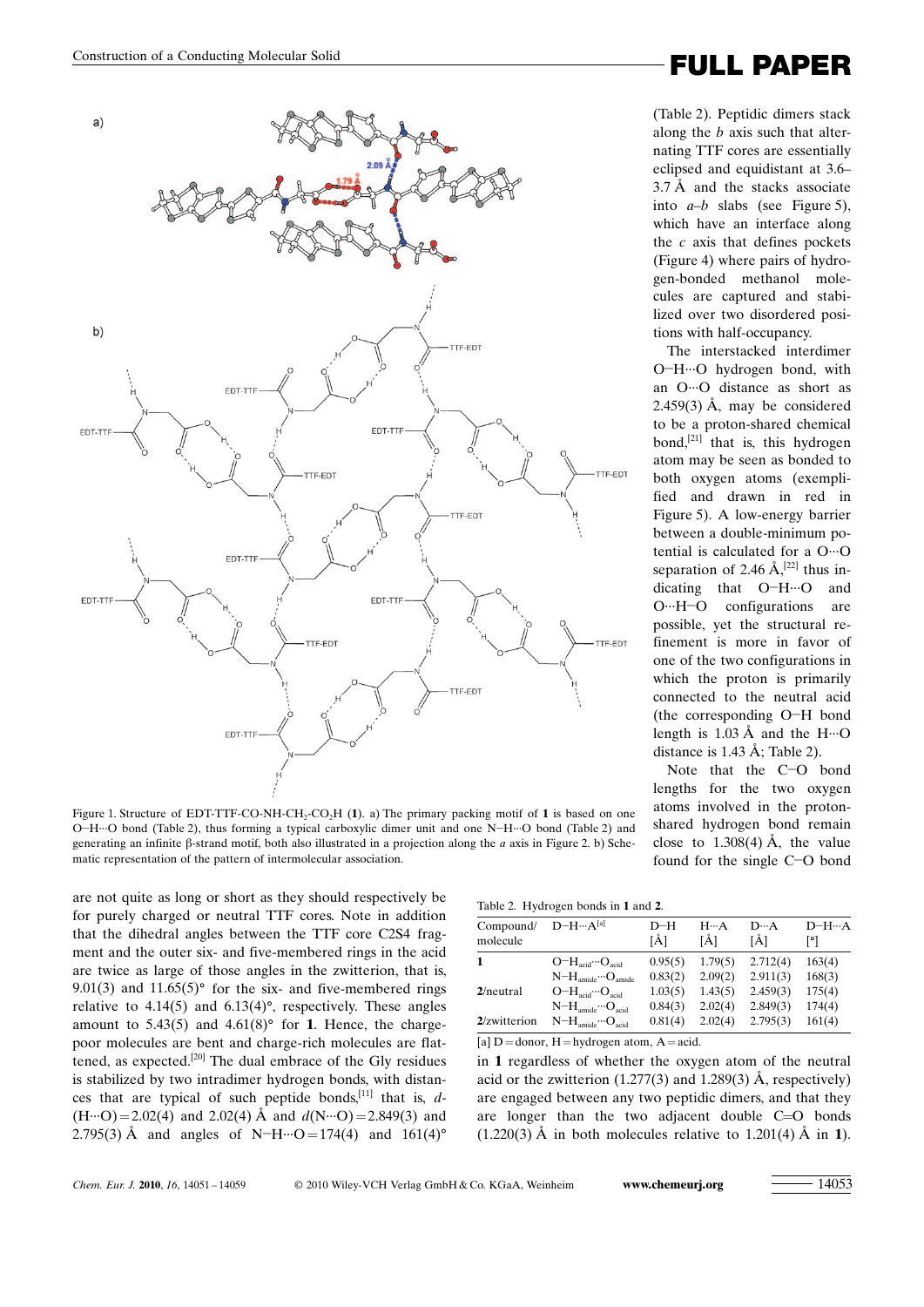## **A EUROPEAN JOURNAL**



Figure 2. The combination of the two hydrogen-bonding motifs in 1, described in Figure 1, efficiently templates infinite stacks in which neutral molecules are related by inversion along the  $a$  axis. Note that molecules from adjacent stacks along the b axis are not parallel, the dihedral angle between the mean planes of their TTF cores amounts to  $64.04(2)$ <sup>o</sup>.



Figure 3. Peptidic dimer in  $[(EDT-TTF)^+$ -CO-NH-CH<sub>2</sub>- $(CO_2)^-][(EDT-TTFT)^+$ TTF)-CO-NH-CH<sub>2</sub>-(CO<sub>2</sub>H)]·CH<sub>3</sub>OH (2). a) The self-complementary hydrogen-bond association of the two Gly residues brings together the molecules into a 1:1 adduct. Note that the lower molecule is in a flattened, primarily zwitterionic form, whereas the upper molecule is in a bent, primarily neutral state. The peptide units are in a folded arrangement instead of parallel,<sup>[14]</sup> thereby allowing for the  $\pi$ -conjugated cores to face each other within the dimer. b) Within the dimer, the neutral acid is shown in blue and the zwitterionic form in red. Interestingly, both O atoms of the  $C=O$  groups covalently linked to the TTF core  $(C=O)$ : 1.221(3)  $\AA$ ) in 2 are less active than in 1 because they are only engaged in weak C-H-O contacts with guest methanol molecules. The negativecharge distribution within the acid/base, carboxylic/carboxylate fragments is inherent to the fate of the outer proton that belongs to the ionizable residue on the outskirts of the peptidic dimer, as discussed in the text and Figure 5.

These bond lengths are useful in probing the charge distribution in the  $a-b$  layers because they demonstrate that the negative charges located in the vicinity of interstacks, proton-shared hydrogen-bonding [O-H-··O]<sup>-</sup> units are close



Figure 4. A projection of a fragment of two  $a-b$  slabs with methanol pockets at their interface in 2. Note the striking difference between the structure of the orange–red crystals of the pure amino acid form 1 (shown in Figure 2) and that of the black crystals of 2 (shown here in the upper illustration).



Figure 5. Hydrogen-bonding framework that envelopes both sides of the two-dimensional  $\pi$ -conjugated network in [(EDT-TTF)<sup>+</sup>-CO-NH-CH<sub>2</sub>-(CO<sub>2</sub>)<sup>-</sup>][(EDT-TTF)-CO-NH-CH<sub>2</sub>-(CO<sub>2</sub>H)]·CH<sub>3</sub>OH. Stacks of overlapping peptidic dimers develop along the b axis and are coupled along the a axis by a strong interdimer O-H-··O hydrogen bond (drawn in red), which defines the acid/base interface in the crystal. The primarily charged and primarily neutral TTF cores are labeled with  $[+]$  and  $[0]$ , respectively. Within a layer, charge-rich and charge-poor stripes alternate along the  $b$  axis between thin dashed lines. The  $b/2$  and  $b/4$  periodicities are discussed in the text.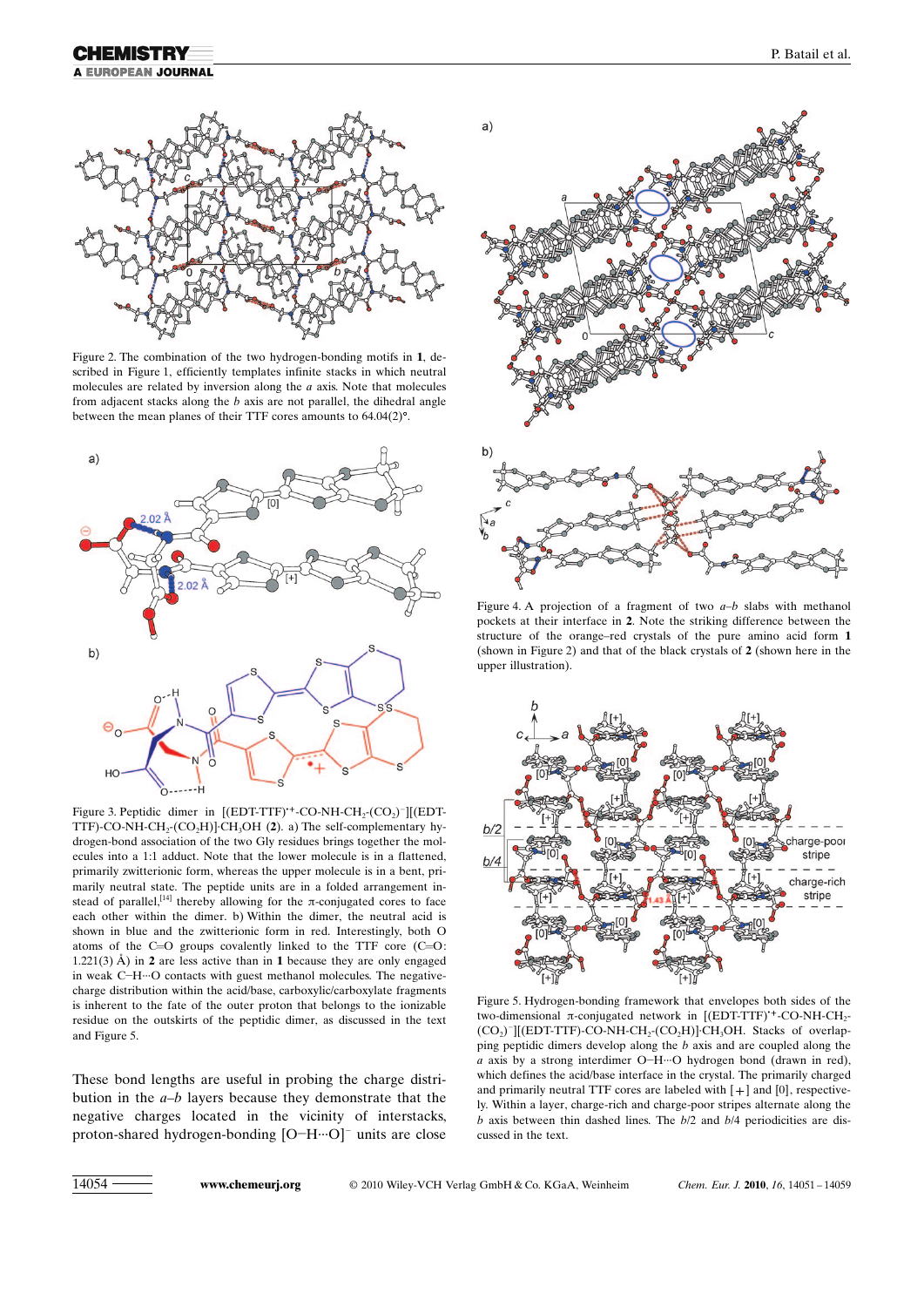to positively charged {EDT-TTF}<sup>+</sup> units, thereby defining charge-rich and charge-poor stripes alternating along the b axis (Figure 5).

An important outcome of the former analysis of the molecular-geometry data lies in the identification of a b/4 periodicity for the alternation of the TTF cores, whereas the negatively charged  $[O-H \cdots O]$ <sup>-</sup> units are translated with a  $b/$ 2 periodicity instead. Hence, to the extent that sharing a proton within collections of  $[O \cdots H \cdots O]$ <sup>-</sup> bonds provides a mechanism for balancing the chemical potential at the acid– base interface in the solid state, effectively smoothing out the electrostatic interactions in the environment of the  $\pi$ conjugated cores, this acts as an additional potential akin to that ascribed to anion ordering in 2:1 mixed valence radicalcation salts.

Highly conducting yet localized: The electron spin resonance (ESR) signal shows that the spins are bound into a singlet configuration, and a thermal energy of 350 K is required to excite spins into the triplet state as detected by ESR spectroscopic analysis (Figure 6). From the fit of single–triplet activation (Figure 6) there is roughly one spin dimer per two peptidic dimers. The spin-singlet formation



Figure 6. Temperature dependence of the spin susceptibility relative to its room-temperature value measured by ESR spectroscopy at 9.4 GHz. The solid (circled) line is a superposition of a thermally excited paramagnetic spin with a spin gap of  $\Delta = 350$  K (dashed line) and an impurity Curie component (dotted line) of about 2% concentration.

hinders the coherent charge transport. The temperature dependence of the resistivity shows activated behavior from room temperature to approximately  $T \approx 125$  K with a singleparticle gap of  $\Delta$ =620 K (Figure 7). Despite the charge localization, one has a sizeable room-temperature conductivity of  $1 \text{ S cm}^{-1}$ .

Electronic-structure calculations favor a metallic character: The association of collections of peptidic dimers into a twodimensional topology calls for electronic-structure calculations to analyze whether the dimers interact with each other along the  $a$  and  $b$  axes. We have thus calculated the different



Figure 7. Arrhenius plot of the resistivity for 2. A thermally activated temperature dependence of the resistivity (circled line) is identified in the temperature range  $T=125-300$  K. The dashed line shows a calculated thermally activated behavior with a single-particle gap  $\Delta = 620$  K and room-temperature conductivity of  $\sigma_0 = 1$  S cm<sup>-1</sup>. A small deviation from a simple activated like temperature dependence is present below 125 K.

 $\beta_{HOMO/HOMO}$  interaction energies,<sup>[23]</sup> which are a sensitive measure of the strength of the different HOMO/HOMO interactions in the lattice (see Figure 8 for labeling). The interaction energies for the intra- and interdimer interactions along the b axis are strong, whereas the energies along the



Figure 8. One layer in 2 viewed down the  $c^*$  axis. Note that the Gly residues have been removed for clarity. The different types of intermolecular interactions are labeled I–VII. Interaction  $II=$  intradimer interaction.

direction of the interstacks are one order of magnitude weaker (Table 3). As a result, the calculated extended H ckel tight-binding band structure (Figure 9) is typical of a metallic system with a larger dispersion along the direction of the stacks. However, because the two components of the peptidic dimer are chemically very different, the tight-binding calculations could not be accurate enough. In addition, explicit consideration of electronic repulsions is important to test the possibility of localized nonmetallic states. Thus, we have carried out first-principles DFT calculations for the metallic state and for different alternative states in which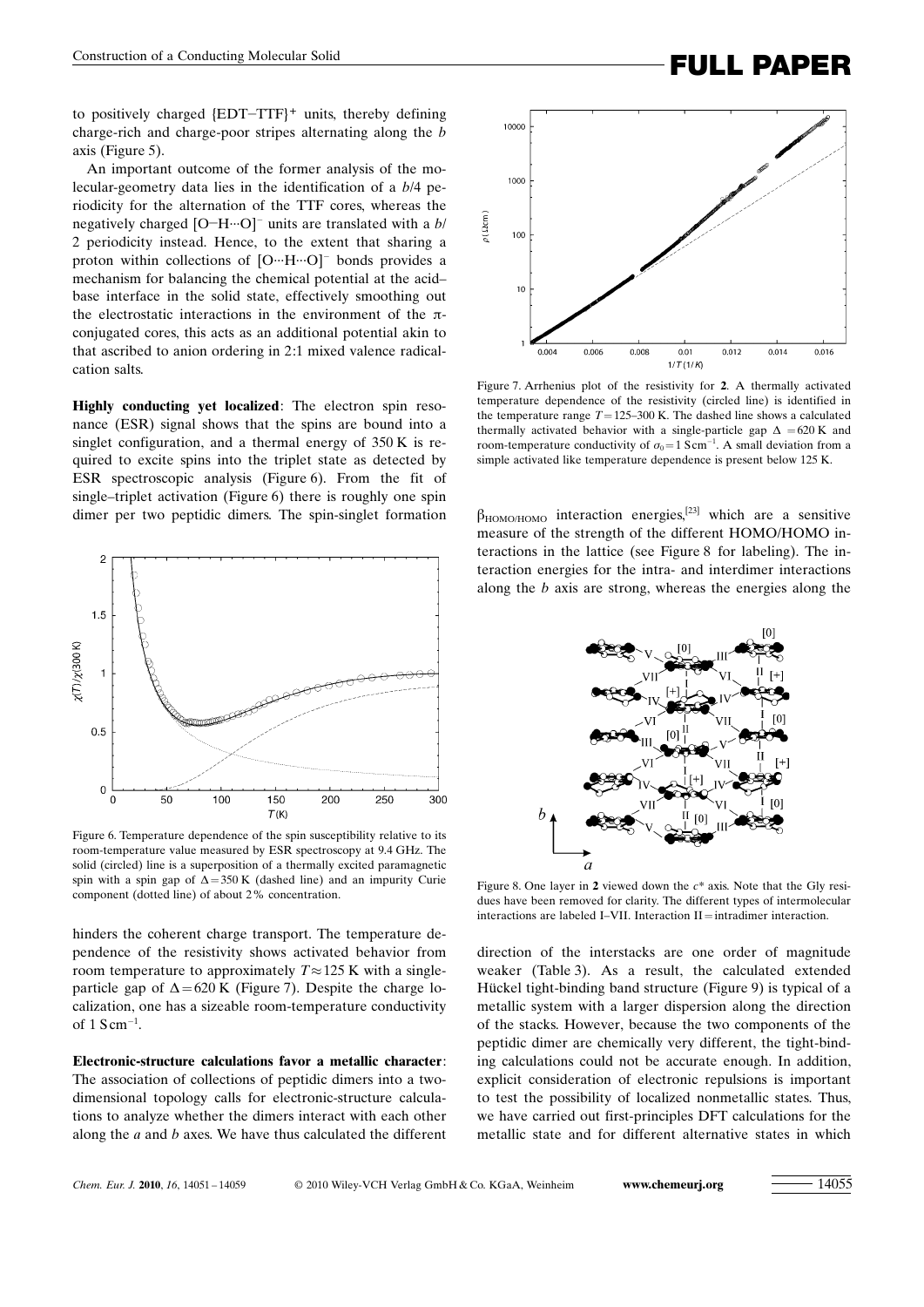Table 3. Absolute values of the  $\beta_{HOMO-HOMO}$  interaction energies and S···S distances shorter than  $4.0 \text{ Å}$  for the different intermolecular interactions in one layer of 2 at room temperature.

| Interaction <sup>[a]</sup> | $S-S[\AA]$                                | $ \beta_{\rm HOMO-HOMO} $<br>[eV] |
|----------------------------|-------------------------------------------|-----------------------------------|
| I                          | 3.6302, 3.6317, 3.7052, 3.7750,<br>3.9014 | 0.5485                            |
| II (intra-<br>dimer)       | 3.778, 3.782, 3.837, 3.946, 3.995         | 0.3758                            |
| Ш                          | $3.667 \times 2$ , $3.742 \times 2$       | 0.0113                            |
| IV                         | 3.3025, 3.4032, 3.9031, 3.9459            | 0.0292                            |
| $\mathbf{V}$               | 3.598 $(x2)$                              | 0.0020                            |
| VI                         | 3.9115                                    | 0.0629                            |
| VII                        | (4.0924, 4.0994)                          | 0.0593                            |

[a] See Figure 8 for the labeling.



Figure 9. Extended Hückel band structure in the region of the HOMO bands for layers of 2.  $\Gamma = (0, 0)$ ,  $X = (a<sup>*</sup>/2, 0)$ ,  $Y = (0, b<sup>*</sup>/2)$ ,  $M = (a<sup>*</sup>/2, b<sup>*</sup>/2)$ 2), and  $S = (-a^*/2, b^*/2)$ . There are four holes in the system; therefore, the system should be metallic.

holes are localized onto the zwitterionic partners instead. The metallic state is more stable than the hole-localized alternatives. The calculated band structure for this metallic state is shown in Figure 10, in which the eight bands result from a strong mixing of the HOMOs of both the neutral and zwitterionic partners. The upper four bands are slightly more heavily based on the zwitterionic units, whereas the reverse is true for the lower four bands, in agreement with the



Figure 10. DFT band structure for the metallic state of 2 represented along the  $a^*$  and  $b^*$  axes. The dashed line indicates the Fermi level and  $\Gamma$ , X, and Y refer to the  $(0, 0, 0)$ ,  $(a*/2, 0, 0)$ , and  $(0, b*/2, 0)$  points of the monoclinic reciprocal lattice.

chemical description. Hence, the first-principles calculations completely confirm the extended Hückel band structure (bandwidth, nature of the bands, avoided crossings, and so forth) and clearly show the strong tendency for the holes to delocalize from the zwitterionic HOMOs.

Electrostatic potentials: To further consider the tendency of the holes to delocalize, an important outcome in the context of this study, we also calculated the electrostatic potential of the peptidic dimer and the isolated constituents (i.e., the acid and zwitterion). We recall that the intradimer interaction is the weaker of the two interactions along the stacks (Table 3 and Figure 8). The study was carried out by means of B3LYP-DFT//6-31G\* calculations, that is, by using an atomic-orbital basis set in contrast with the plane-wave-type calculations employed for the band-structure calculations. The calculated electrostatic potentials for the isolated acid and zwitterionic partners are shown in Figure 11 a, b, respec-



Figure 11. Surfaces of constant electrostatic potential calculated for the isolated acid (a) and zwitterionic (b) partners of the peptidic dimer. The electrostatic potentials are  $-0.07$  (red),  $+0.2$  (light blue), and  $+0.6$  (dark blue) atomic units.

tively. The existence of the delocalized positive charge on the  $\pi$  system of the zwitterion is clearly seen (for example, compare the light-blue contours around the middle of the central C=C bond or on top of the six-membered ring). We have given the values of the electrostatic potential for the S and C atoms of the central TTF core in Table 4 to put this finding on a more quantitative basis. The calculated values for these atoms in the isolated zwitterion are around  $+0.10$ atomic units higher than in the isolated acid.

In addition, the values for the electrostatic potentials when the acid and zwitterion face each other in the dimer are also shown in Table 4. It is striking that the values for a given atom in the two partners are very similar, with values intermediate between those of the two isolated species. This outcome clearly shows that the positive charge is almost equally shared between the  $\pi$  systems of the two partners of the dimer. Note that the calculated unpaired spin density is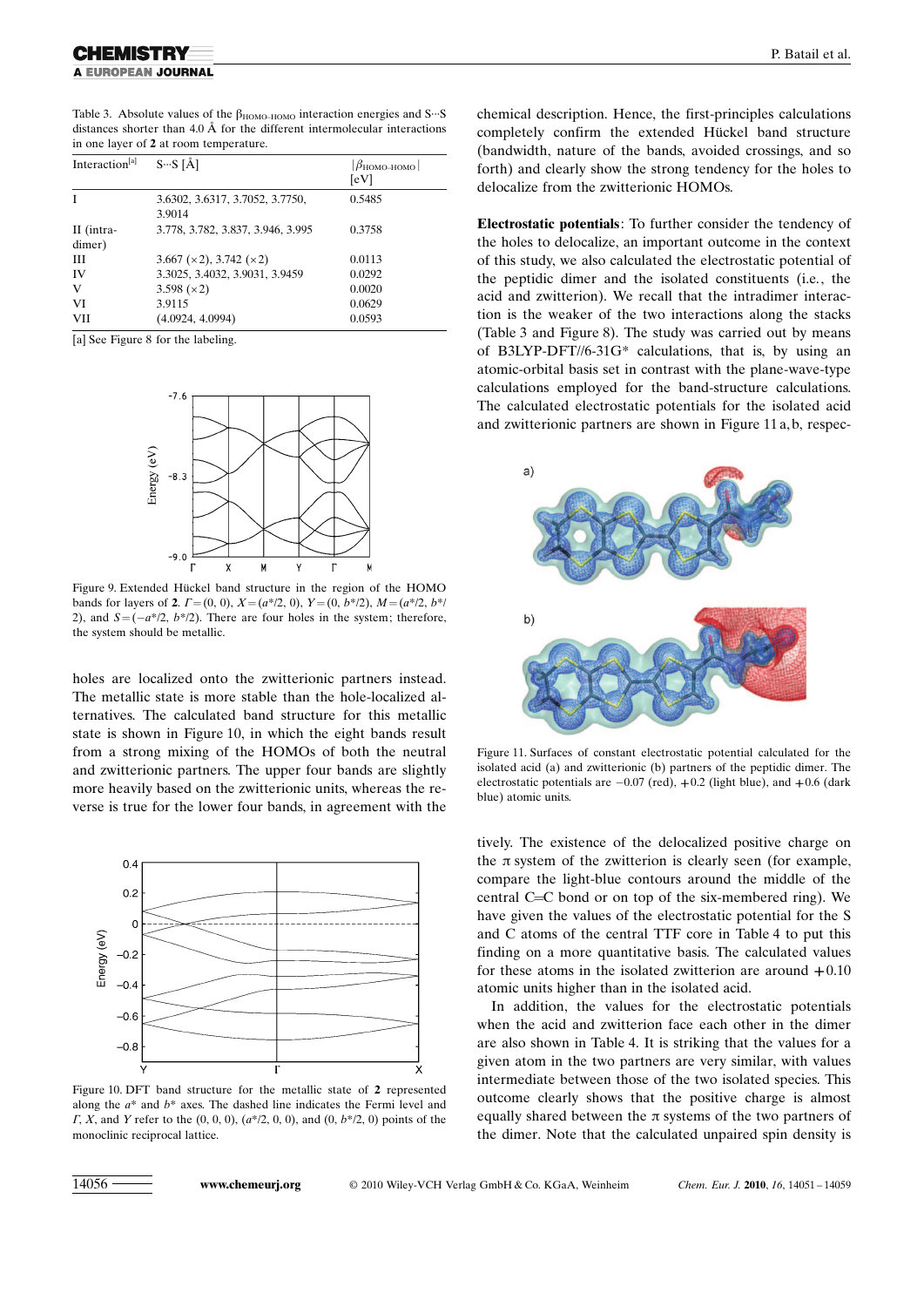Table 4. Calculated values of the electrostatic potential (atomic units) for the S and C atoms of the central TTF core of the acid and zwitterionic partners of the peptidic dimer both isolated and within the dimer.



| Positions      | Isolated<br>acid | Acid<br>in the dimer | Zwitterion<br>in the dimer | Isolated<br>zwitterion |
|----------------|------------------|----------------------|----------------------------|------------------------|
| -1             | $-59.14671$      | $-59.09456$          | $-59.10128$                | $-59.04074$            |
| 2              | $-59.15621$      | $-59.09442$          | $-59.10506$                | $-59.04120$            |
| 3              | $-59.16231$      | $-59.12352$          | $-59.12599$                | $-59.07374$            |
| $\overline{4}$ | $-59.17868$      | $-59.11088$          | $-59.12908$                | $-59.06241$            |
| .5             | $-14.67911$      | $-14.62116$          | $-14.63225$                | $-14.56629$            |
| 6              | $-14.69831$      | $-14.63249$          | $-14.64296$                | $-14.57609$            |
|                |                  |                      |                            |                        |

also shared almost equally by the two partners (49 and 51% in the zwitterion and acid, respectively). Thus, these results confirm by means of a different approach the strong tendency of the holes to delocalize along the TTF cores of the two different species of this solid.

A shared positive charge: The analysis of the electrostatic potentials of the dimer and its two constituents demonstrates that the positive charge is strongly shared by the  $\pi$  systems of the two partners within the dimer. The reason for this surprising result is the very good face-to-face intermolecular overlap along the stacks brought about by the intra- and interdimer hydrogen bonds, thus allowing for strong interaction of the HOMOs of the two partners, which overrides the energy difference between the two different types of HOMOs. Such a hole delocalization explains in a natural way the elongated inner C=C central bond of the neutral molecule with respect to this bond in the neutral acid 1 and the relatively short C=C central bond of the zwitterion with respect to these bonds in typical TTF-like radical cations (see legend for Figure 3). We are thus led to the intriguing conclusion that a metallic state should be favored for the ordered layer of the alternating, segregated zwitterionic and neutral molecules illustrated in Figure 5.

The first-principles electronic structure studies are based on two different approaches: plane-wave-based DFT calculations with a generalized gradient approximation (GGA) type exchange–correlation functional for the band structure and ab initio atomic-orbital-based DFT calculations with a B3LYP-hybrid-type functional for the electrostatic potentials. Thus, the essential result of these studies, namely, a large zwitterion/neutral molecule hole delocalization, must be essentially correct. Yet, the electrons are in fact localized and the system clearly shows activated conductivity. How to integrate these seemingly contradictory observations into a consistent scenario? Note that without a large hole delocalization it would not be easy to understand the high conductivity of the system, even if it is activated. A truly localized picture in which a series of zwitterions with localized holes are segregated within a series of neutral molecules can only lead to a strong insulator. Therefore, the delocalization pre-

FULL PAPER Construction of a Conducting Molecular Solid

dicted by the theoretical approaches may be somewhat overestimated but not openly wrong.

Because the only parameter in the calculations is the crystal structure, one is entitled to suspect that one feature of the crystal structure may primarily lead to over-delocalization. The degree of delocalization is essentially proportional to the overlap integral between the HOMOs of the two species and is inversely proportional to their energy difference. The overlap integrals, which mostly depend on the overlap mode, are very strong along the stacks and are considerably weaker along the interstack region (exactly as the  $\beta_{HOMO}$ ) HOMO interaction energies of Table 3). Because the network is highly constrained by hydrogen bonds (Figure 5), the main control parameter to probe and adjust in the crystal structure is the central C=C length. Note however that the overlap remains large regardless of the value of the bond length. Thus, the energy difference between the HOMOs of the zwitterion and neutral molecule, instead of the strength of the overlap, remains the key factor in explaining the possible overestimation of the delocalization. As noted above, the proton-shared, interdimer O-H···O hydrogen bond is such that it is not simple to know if the hydrogen atom, and thereby the negative charge, is associated with one or the other units. This finding means that if the anion-charge localization and the  $\pi$ -type electrons are not largely independent, the central C=C length on each molecular site, which is longer for charged units, may be an average. If this is so, the present C=C lengths are more similar than they should be; consequently, the HOMO energies are too close and the interaction between the HOMOs is too strong, thus leading to an exaggerated delocalization. However, as discussed above, the charge-sensitive shape of the  $\pi$ -conjugated inner cores does not indicate that the averaging due to the protonshared hydrogen-bond manifold is really significant. Thus, we conclude that the tendency of the holes to delocalize is a real feature and that the key to understanding the weak localization must lie outside the geometrical details of the inner TTF cores of the molecules.

A nonuniform Coulomb potential associated with a protonshared hydrogen bond: We believe that a more likely explanation of the activated conductivity is not the overestimation of the delocalization but the following: If a metallic state exists for the system, its inherent hole delocalization would force central C=C lengths to be longer than usual for the neutral partner and shorter than usual for the zwitterionic partner, exactly as found in the actual crystal structure. Thus, the DFT calculations bring to the fore that a metallic state is perfectly compatible with the crystal structure if no additional potential, not included in the calculations, tends to localize the carriers. Indeed, because of the nature of the interstacks, proton-shared hydrogen bonds, a nonuniform extra Coulomb potential envelops both sides of the two-dimensional  $\pi$ -conjugated framework (Figure 5), and yet this potential is not taken into account in any periodic calculation based on the eight-donor repeat cell (i.e., the necessarily averaged crystal structure). We believe that the metallic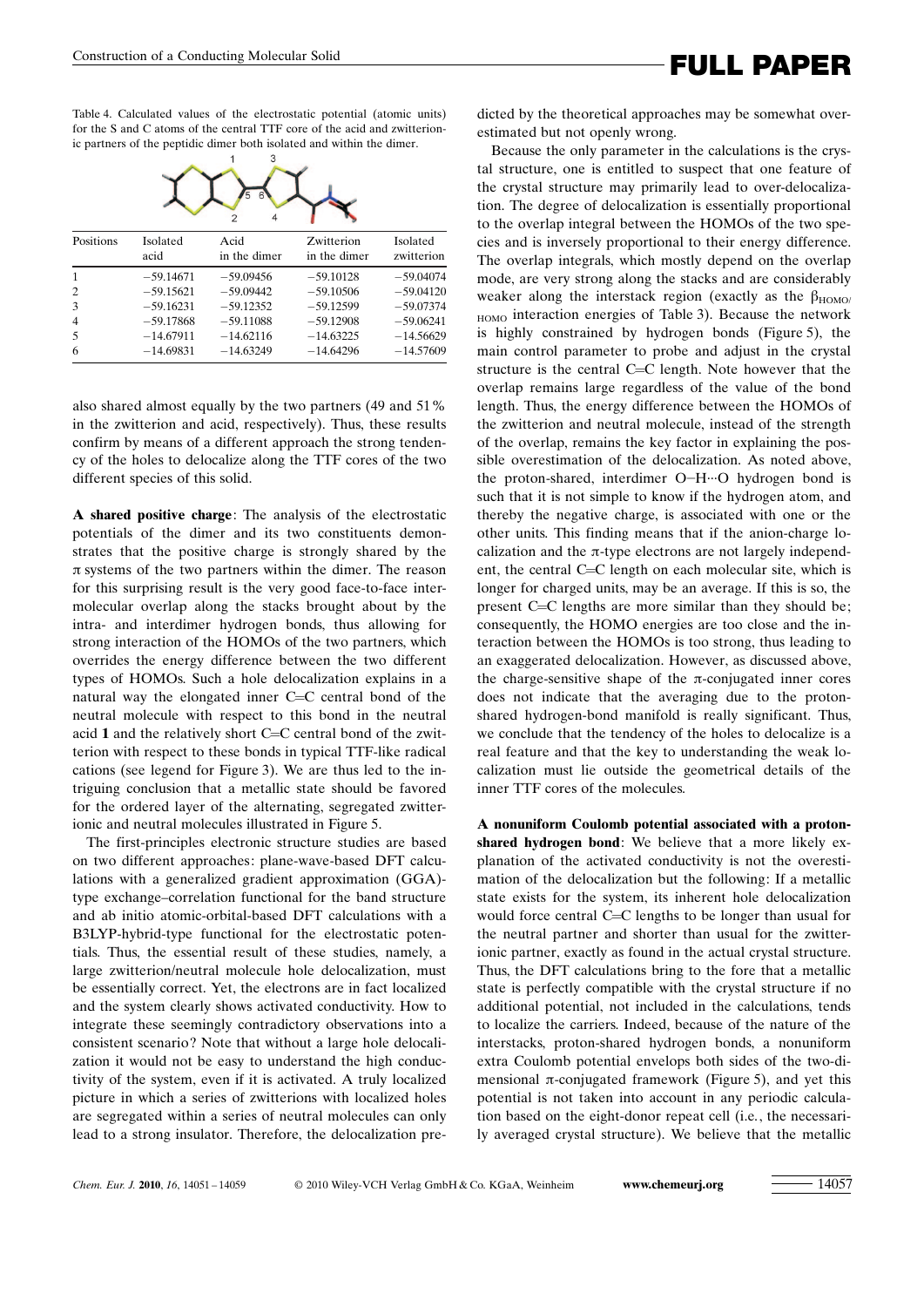state revealed for the model-ordered layer of segregated zwitterionic and neutral molecules is not stable under this additional inhomogeneous potential in the environment<sup>[24–26]</sup> of the real layers, thus leading to the weak hole localization responsible for the activated but high conductivity. Note that the disorder associated with the rattling proton also affects the interstacks interactions, thus most likely influencing the spin gap and the susceptibility behavior. It follows that the hydrogen atoms of the interstacks, proton-shared O- H···O hydrogen bonds, which are not part of the conducting network of the system, are imposing the collective behavior of the mobile electrons, a situation reminiscent of the role of the environment on electron transfer in tetraheme cytochrome  $c^{[24,25]}$  or ion-gated transport in DNA.<sup>[26]</sup>

### Conclusion

The approach reported herein 1) offers rather vast opportunities for the construction of novel phases upon variation of the nature of the amino acid (eventually a chiral residue attached to the redox core), 2) illustrates the benefit of engaging a templating base to control the chemical activity of ionizable residues during crystal growth, and 3) draws attention to the possibility that the overlap achieved between the HOMOs of a zwitterion and a neutral molecule is large enough to provide for significant delocalization despites their difference in energy.

We believe that the present report has significance that goes beyond the results obtained for 2 because it also illustrates issues such as relating the protonation state of ionizable residues<sup>[9,15]</sup> to their chemical activity, qualified herein by a proton-shared hydrogen bond, which is shown to be coupled to the electronic structure<sup>[27]</sup> and hole migration in the solid state,[28] and draws attention to electrostatic interactions that are of paramount importance in biology,<sup>[24–26,29–32]</sup> materials chemistry, and physics.<sup>[33,28]</sup>

### Experimental Section

Synthesis of ethylenedithiotetrathiafulvaleneamidoethylglycinate (EDT-**TTF-CO-NH-CH<sub>2</sub>-CO<sub>2</sub>Et**): Triethylamine  $(1 \text{ mL})$  was added to ethylglycinate hydrochloride (0.500 g, 1.43 mmol) suspended in freshly distilled THF (20 mL) in a three-necked flask under nitrogen. A solution of ethylenedithiotetrathiafulvalene acid chloride<sup>[34]</sup> (0.500 g, 1.40 mmol) in THF (30 mL) was added dropwise. The reaction mixture was stirred overnight and THF was distilled under vacuum. The resulting mixture was extracted from water with dichloromethane  $(3 \times 75 \text{ mL})$ . The organic phases were collected, dried over sodium sulfate, and evaporated under vacuum to afford an orange–red solid. Crystallization from hot acetonitrile yielded orange–red single crystals that were suitable for X-ray diffraction studies.

Synthesis of 1: A solution of lithium hydroxide (0.02 g, 0.48 mmol) in water  $(3 \text{ mL})$  was added to a solution of EDT-TTF-CO-NH-CH<sub>2</sub>-CO<sub>2</sub>Et (0.17 g, 0.40 mmol) in 1,4-dioxane (20 mL). After stirring for 15 h at room temperature, hydrochloric acid (5m, 5 mL) was added to the reaction mixture, which was stirred for a further 5 min. The crude product was extracted with ethyl acetate  $(3 \times 50 \text{ mL})$ . The organic layers were collected, dried over sodium sulfate, and evaporated to remove the solvent,

but before the apparition of any solid. The concentrated mixture was allowed to evaporate slowly to yield tiny orange single crystals that were suitable for X-ray diffraction studies.

Synthesis of 2: Electrocrystallization<sup>[35]</sup> was carried out on EDT-TTF-CO-NH-CH<sub>2</sub>-CO<sub>2</sub>Et (5 mg) in a mixture of CH<sub>2</sub>Cl<sub>2</sub>/MeOH (11:1, v/v) containing tetrabutylammonium fumarate (45 mg) at a Pt-wire electrode in a two-compartment cell at a constant current and temperature of  $0.2 \mu A$  and 303 K. Shiny black crystals, the formulation of which was obtained by determination of their crystal structure, were yielded after four weeks.

X-ray structure analysis of 1 and 2: Single-crystal data were collected at room temperature by using a Bruker Nonius KappaCCD diffractometer with monochromatized  $Mo_{Ka}$  radiation ( $\lambda = 0.71073$  Å; graphite monochromator, combined  $\phi/\omega$  scans). Empirical absorption correction of the experimental intensities was applied for all the data with the SADABS program.<sup>[36]</sup> The structures were solved by a direct method followed by Fourier syntheses and refined by a full-matrix least-squares method with the SHELX-97 programs.[37] All non-hydrogen atoms (except for methanol molecules in 2) were refined in an anisotropic approximation. The positions of the hydrogen atoms were calculated with isotropic displacement parameters fixed at 120% (or 150% for  $-CH_3$  and  $-OH$  groups) of the corresponding parameters of the attached C, O, and N atoms. The coordinates of the H atoms were refined for all the non-disordered atoms. The crystallographic and refinement data are given in Table 1. CCDC-753662 and CCDC-753663 contain the supplementary crystallographic data for this paper. These data can be obtained free of charge from The Cambridge Crystallographic Data Centre via www.ccdc.cam.ac.uk/data\_ request/cif

Electronic structure calculations: The DFT band-structure calculations were carried out within the  $GGA^{[38]}$  to the exchange-correlation energy. We used the Vienna ab initio simulation package (VASP)<sup>[39]</sup> and employed the projector-augmented wave  $(PAW)^{[40]}$  methodology as implemented in the VASP code.<sup>[41]</sup> VASP uses a plane-wave basis set to represent the Kohn–Sham eigenstates and the electron density of the valence electrons. Herein, we have included in the basis set all the plane waves with kinetic energies up to 500 eV. The sampling of the Brillouin zone has been performed with a grid of  $3 \times 3 \times 3$  reciprocal space points generated according to the prescription of Monkhorst and Pack.<sup>[42]</sup> The tightbinding band-structure calculations were of the extended Hückel-type<sup>[43]</sup> with a modified Wolfsberg–Helmholtz formula to calculate the nondiagonal  $H_{mn}$  values.<sup>[44]</sup> The basis set consisted of double  $\zeta$  Slater-type orbitals for C, N, O, and S atoms and single  $\zeta$  Slater-type orbitals for the H atoms. The exponents, contraction coefficients, and ionization potentials were taken from previous reports.<sup>[8c, 45]</sup> All the calculations were carried out on a room-temperature crystal structure of 2. The molecular electrostatic potentials were evaluated by means of B3LYP-DFT//6–31G\* calculations with Gaussian 03, Revision D.02.<sup>[46]</sup>

Transport measurements: Resistivity was measured by a standard fourpoint method. The contacts were glued with silver epoxy adhesive on a single-crystal sample with dimensions of  $0.2 \times 0.2 \times 0.01$  mm. The measuring current was controlled during the measurements to keep the signalto-noise ratio on acceptable level without heating up the sample.

ESR spectroscopic measurements: These were carried out on single crystals. For the low-frequency ESR measurements at 9.4 GHz, we used a commercially available Bruker ELEXSYS E500 spectrometer. The temperature was controlled by an Oxford ESR900 cryostat in the temperature range 4–300 K. Measurements in the millimeter wave frequency range were carried out on a home made quasioptical continuous-wave ESR spectrometer. The available microwave frequencies were 210, 315, and 420 GHz. The magnetic field (up to 16 T) was produced with an Oxford Instruments superconducting solenoid. We controlled the sample at the temperature range 2–300 K in a continuous-flow cryostat. More details about the spectrometer can be found elsewhere.<sup>[47]</sup>